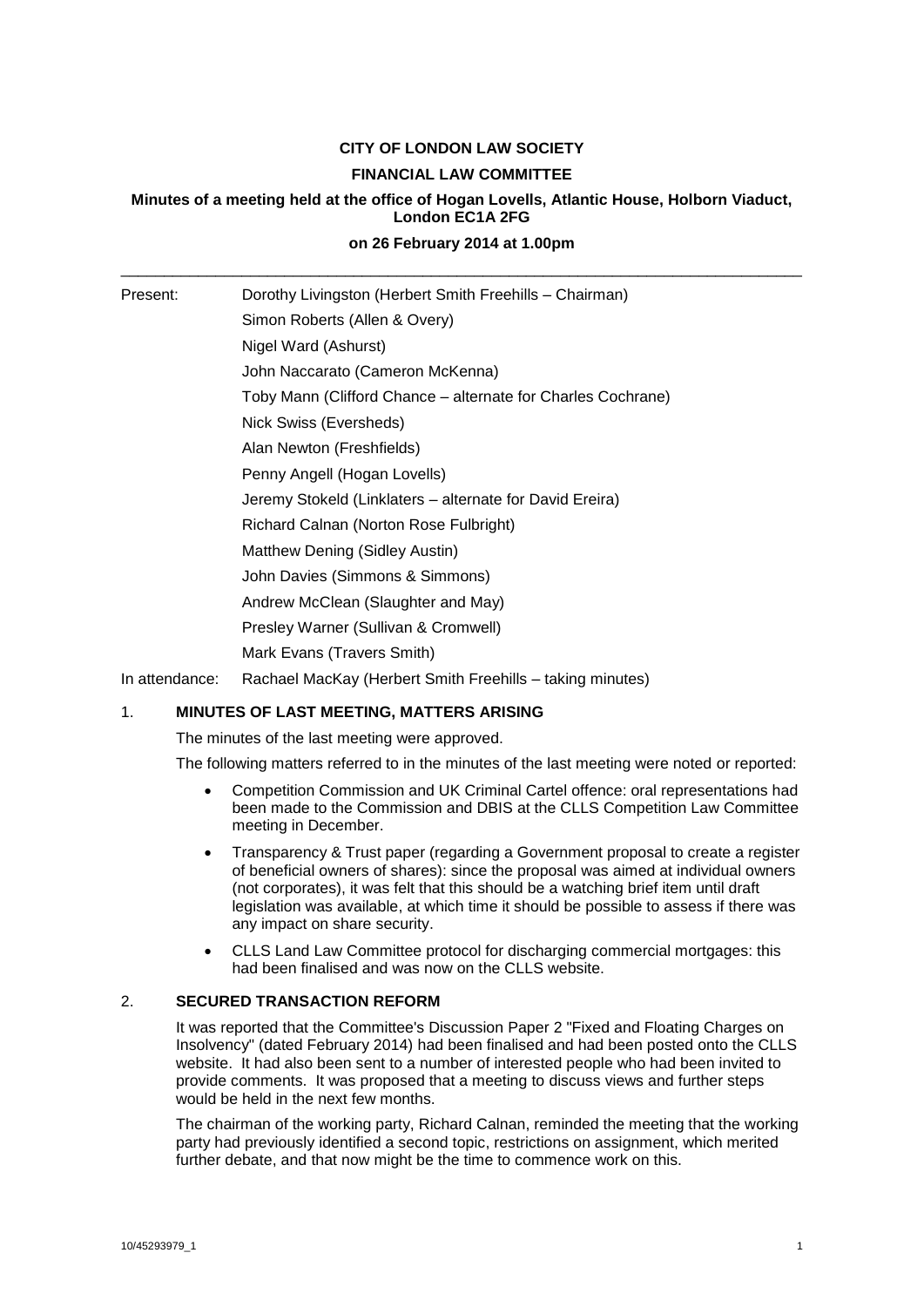It was also reported that another member of the Committee, Alan Newton, had been invited to chair a working party B (Priorities) of the Secured Transactions Law Reform Project which had been started by Professor Roy Goode. It was felt that liaison with this group could lead to a useful exchange of views.

## 3. **CHANGE OF LIBOR ADMINISTRATOR**

It was noted that ICE Benchmark Administration Limited had replaced the BBA as the administrator of Libor on 1 February 2014 and that ICE had issued a revised Code of Conduct for Contributing Banks at around the same time.

#### 4. **COMPETITION COMMISSION FINAL REPORT ON REMEDIES IN STATUTORY AUDIT SERVICES MARKET INVESTIGATION**

The Committee was reminded that the Competition Commission's final report on the Statutory Audit Services Market (published 15 October 2013) included a proposal for a ban on loan agreements restricting the choice of auditor to lists or categories but that it would be possible to specify in loan agreements that an auditor should satisfy objectively justified criteria.

The Committee was informed that due to EU developments, the Competition Commission had revised its timetable to implement remedies (which would be an order under the Enterprise Act 2002) and that implementation was now likely to be at the end of 2014. This would also ban "big four only" clauses imposed on companies by third parties. Further review would be needed when the final text became available.

## 5. **FINANCIAL STABILITY**

#### 5.1 **The Financial Services (Banking Reform) Act 2013, EU Recovery and Resolution Directive proposal and Liikanen Report**

a. The Committee was informed that the Financial Services (Banking Reform) Act 2013 had been passed on 18 December 2013 and, further, that the Financial Services (Banking Reform) Act 2013 (Commencement No. 1) Order 2014 (dated 19 February 2014) had been published. Provisions relating to ring-fencing and the introduction of a bail in tool come into force on 1 March 2014 for the purpose of making rules, orders or regulations. Provisions relating to ring-fencing transfer schemes come into force on 1 March 2014 for all purposes.

It was noted that the deadline for all relevant provisions to come into force is 1 January 2019.

- b. It was also reported that the EU Recovery and Resolution Directive is the subject of a "trialogue agreement" (the directive being the first step towards setting up an EU system to deal with struggling banks). The directive is to enter into force on 1 January 2015 and the bail-in system to take effect on 1 January 2016.
- c. It was also noted that on 29 January, the EU Commission had published a draft proposal on the Structural Reform of the EU Banking Sector. This, like Volcker, would require affected banking groups to dispose of their proprietary/own account operations completely, subject to a carve-out for existing national solutions of equivalent value. This is linked to transparency measures affecting shadow banking.

# 5.2 **Financial Sector Resolution**

It was noted that the final Bloxham report on the special administration regime (**"SAR"**) for investment banks had been published and (in line with the interim report published in April 2013), concludes that the SAR should remain in force but recommends reform.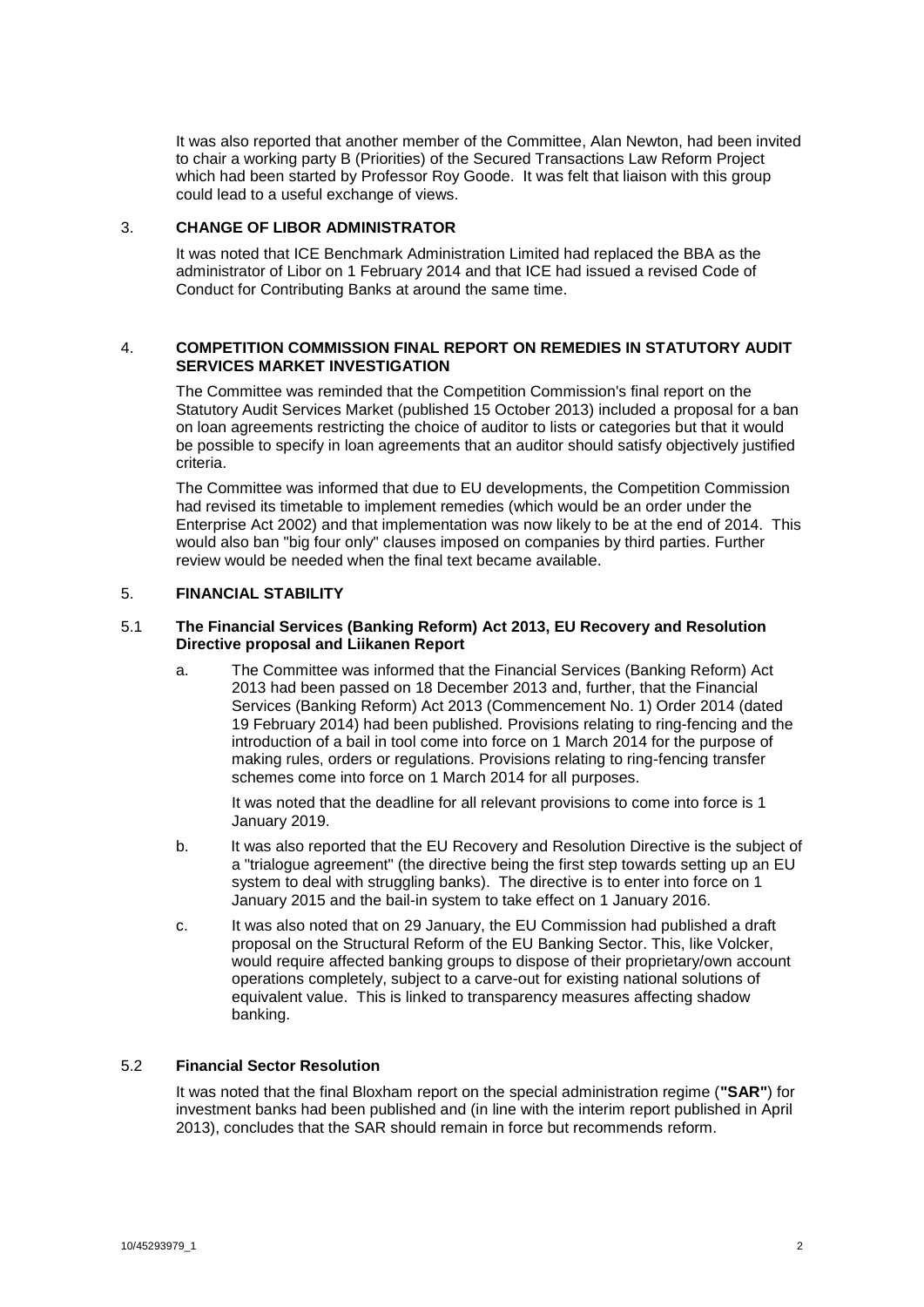## 5.3 **Non-bank Resolution Regimes**

It was noted that the consultation on draft SIs relating to a special resolution regime for investment firms, banking group companies and clearing houses, had now closed.

#### 6. **INSOLVENCY**

It was reported that the European Parliament had approved the EU Commission's proposals for the revision of the EU Insolvency Regulation. Of most note to banking lawyers is the introduction of a new definition of "COMI" together with a new 3 month "look back" test, and new provisions on insolvencies of groups of companies.

It was also thought that the revisions may improve the enforceability of netting arrangements, since new Article 6a (Netting Agreements) provided that netting agreements shall be governed solely by the law of the contract governing such agreements.

## 7. **EUROPEAN ACCOUNT PRESERVATION ORDER PROPOSAL**

It was reported that the European Parliament had recently amended the EAPO proposal to prevent abuse and safeguard alleged debtors. The relevant press release states that amendments have been such that a creditor would have to compensate the recipient of an EAPO if it is found to be unjustified and that a debtor can now contest the EAPO immediately and oblige the creditor to set aside funds to cover compensation. However the amended text is not yet available. It was felt that whilst these amendments were to be welcomed, serious concerns regarding the EAPO proposal remained and the Committee's view remained that the UK should remain opted out.

#### 8. **BALANCE OF COMPETENCIES CONSULTATION – FREE MOVEMENT OF FINACIAL SERVICES AND FREE MOVEMENT OF CAPITAL**

It was noted that the Government is continuing to consult on EU rules and their impact on the UK economy.

#### 9. **SCOTTISH INDEPENDENCE REFERENDUM**

The Committee's attention was drawn to the UK Parliament Lords Library Note (dated 3 January 2014) which summarises some of the key discussions regarding the possible implications that would follow a "Yes vote", including possible constitutional and EU issues and currency options.

The Committee's attention was also drawn to the Treasury paper (dated February 2014) which included an informative analysis of the issues related to the pound.

## 10. **CONFLICTS OF LAWS**

The Committee was informed that the Commission is proposing that the Council adopt the Hague Convention of 30 June 2005 on Choice of Court Agreements. This would bring the Hague Convention into operation, but the USA has not yet adopted it. Only Mexico has ratified the Convention. This would not affect the Brussels 1 Regulation, which is an intra-EU Regulation (excluding Denmark), except in the case of disputes involving one or more parties resident in a third country which is a party to the Convention. It is proposed that insurance contracts should be partially excluded from the application of the Hague Convention under an option available to signatories.

# 11. **CAPITAL REQUIREMENTS REGULATION (CRR) – ARTICLE 194(1)**

It was reported that Article 194(1) (Principles governing the eligibility of credit risk mitigation techniques) of the CRR has given rise to some uncertainty in practice and among some banks. For example, it is not clear if Article 194(1) requires a generic or deal by deal legal opinion to be provided to the competent authority (on request) and further the meaning of a "reasoned" legal opinion is not clear.